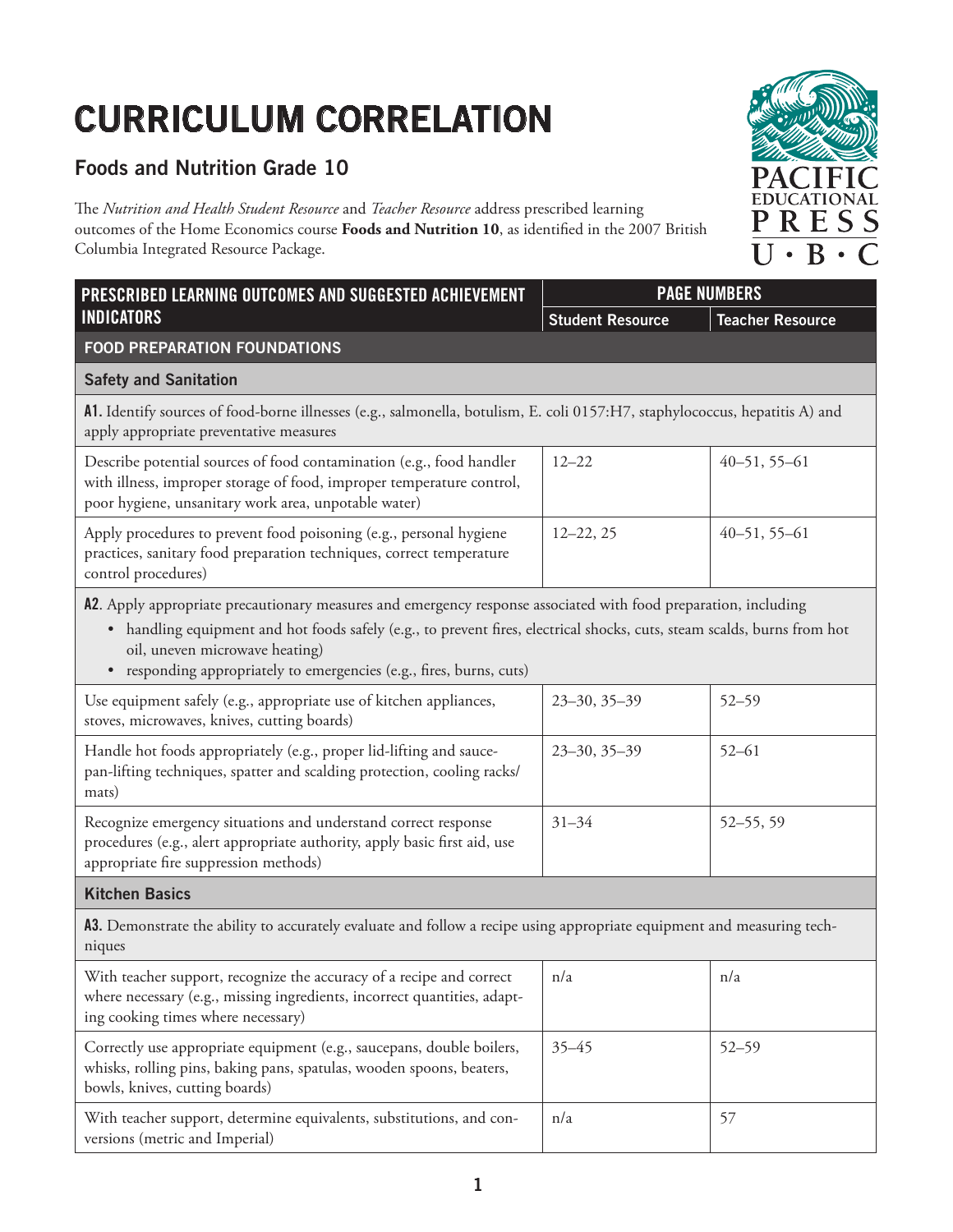| <b>PAGE NUMBERS</b><br>PRESCRIBED LEARNING OUTCOMES AND SUGGESTED ACHIEVEMENT                                                                                                                                                                                 |                                           |                                                                                                                          |  |  |
|---------------------------------------------------------------------------------------------------------------------------------------------------------------------------------------------------------------------------------------------------------------|-------------------------------------------|--------------------------------------------------------------------------------------------------------------------------|--|--|
| <b>INDICATORS</b>                                                                                                                                                                                                                                             | <b>Student Resource</b>                   | <b>Teacher Resource</b>                                                                                                  |  |  |
| Demonstrate an understanding of cooking terminology and techniques<br>(e.g., activate yeast, blanch, julienne, simmer, garnish, mince, prepare<br>the pan, abbreviations)                                                                                     | $35 - 45$                                 | $55 - 61$                                                                                                                |  |  |
| A4. Identify various types of equipment used for food preparation                                                                                                                                                                                             |                                           |                                                                                                                          |  |  |
| Select appropriate utensils and equipment for task (e.g., selecting<br>skillet vs. saucepan, cookie sheet vs. jelly-roll pan, wooden spoon vs.<br>rubber spatula for cooking)                                                                                 | $35 - 45$                                 | $55 - 61$                                                                                                                |  |  |
| A5. Demonstrate organization and co-operation in partner and group work, including integration of planning skills (e.g.,<br>task sequencing, time management)                                                                                                 |                                           |                                                                                                                          |  |  |
| With some teacher support, plan, organize, and share tasks among<br>group members, assisting others in group when necessary (e.g., cook-<br>ing, clean-up, projects, field trips)                                                                             | n/a                                       | $55-61, 81-84,$<br>104-105, 124-125,<br>147-148, 170-171,<br>192-193, 217-218,<br>245-246, 262-263,<br>284-285           |  |  |
| <b>Function of Ingredients</b>                                                                                                                                                                                                                                |                                           |                                                                                                                          |  |  |
| A6. Compare like ingredients and how they affect nutrition, flavour, texture, taste, and quality of the product                                                                                                                                               |                                           |                                                                                                                          |  |  |
| Compare and discriminate among like ingredients (e.g., baking soda,<br>baking powder, or yeast for leavening, flour or cornstarch for thicken-<br>ing sauces, different flavourings and food colouring)                                                       | 46, 68, 80, 98, 107,<br>159-160, 219, 319 | 57, 73, 79, 97-98,<br>145, 187, 261                                                                                      |  |  |
| <b>FOOD PREPARATION TECHNIQUES</b>                                                                                                                                                                                                                            |                                           |                                                                                                                          |  |  |
| <b>Food Products</b>                                                                                                                                                                                                                                          |                                           |                                                                                                                          |  |  |
| B1. Apply cooking principles to prepare healthy dishes and meals, incorporating presentation                                                                                                                                                                  |                                           |                                                                                                                          |  |  |
| Use appropriate cooking techniques to produce and present a success-<br>ful product or meal (e.g., soups, sauces, pasta, meat or meat alterna-<br>tives, vegetables, fruits, grains, salads, sandwiches, baked goods)                                         | $35 - 45$                                 | $60-61, 81-84,$<br>104-105, 124-125,<br>$147 - 148$ , $170 - 171$ ,<br>192-193, 217-218,<br>245-246, 262-263,<br>284-285 |  |  |
| <b>Methods of Cooking</b>                                                                                                                                                                                                                                     |                                           |                                                                                                                          |  |  |
| <b>B2.</b> Use a variety of cooking methods to prepare food                                                                                                                                                                                                   |                                           |                                                                                                                          |  |  |
| Use procedures and techniques for a variety of cooking methods (e.g.,<br>baking, boiling, broiling, frying, microwaving, poaching, raw, sautéing,<br>steaming, stir-frying, and food preservation methods such as freezing,<br>canning, jelly-making, drying) | $35 - 45$                                 | $60-61, 81-84,$<br>$104 - 105$ , $124 - 125$ ,<br>147-148, 170-171,<br>192-193, 217-218,<br>245-246, 262-263,<br>284-285 |  |  |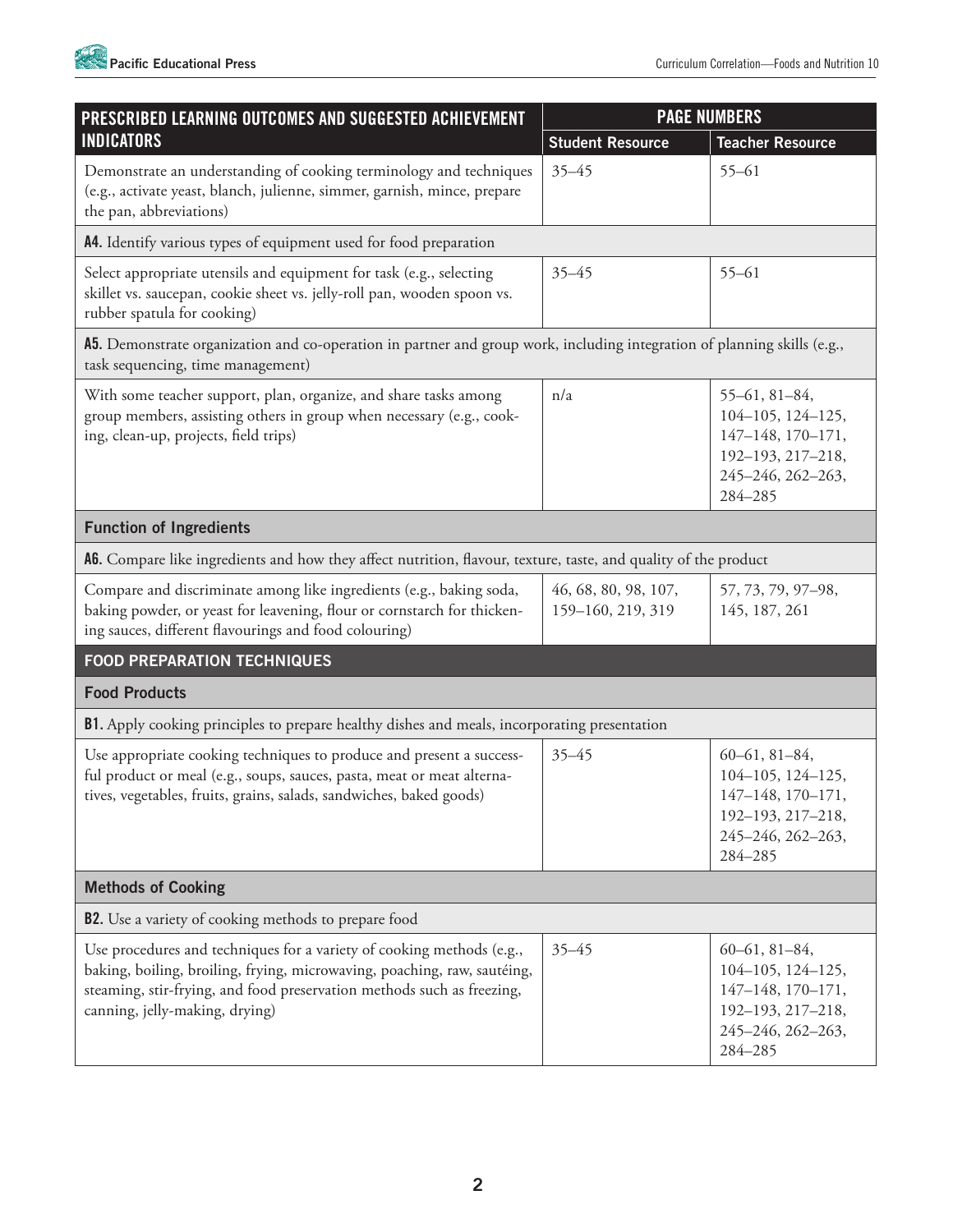

| PRESCRIBED LEARNING OUTCOMES AND SUGGESTED ACHIEVEMENT                                                                                                                                                                                                                                                                                                                                                              | <b>PAGE NUMBERS</b>                               |                                       |  |  |
|---------------------------------------------------------------------------------------------------------------------------------------------------------------------------------------------------------------------------------------------------------------------------------------------------------------------------------------------------------------------------------------------------------------------|---------------------------------------------------|---------------------------------------|--|--|
| <b>INDICATORS</b>                                                                                                                                                                                                                                                                                                                                                                                                   | <b>Student Resource</b>                           | <b>Teacher Resource</b>               |  |  |
| NUTRITION AND HEALTHY EATING                                                                                                                                                                                                                                                                                                                                                                                        |                                                   |                                       |  |  |
| C1. Demonstrate an understanding of the following nutrients and their relationship to healthy living:                                                                                                                                                                                                                                                                                                               |                                                   |                                       |  |  |
| · a variety of protein choices<br>simple and complex carbohydrates<br>saturated, unsaturated, and trans fats<br>micronutrients, including vitamins and minerals<br>$\bullet$                                                                                                                                                                                                                                        |                                                   |                                       |  |  |
| Describe the function and food sources of these nutrients, and the<br>implications of excesses and deficiencies                                                                                                                                                                                                                                                                                                     | $48 - 83$                                         | $66 - 87$                             |  |  |
| Evaluate personal eating practices, compare them to the Recommend-<br>ed Daily Allowance (RDA), and plan changes where necessary (e.g.,<br>add calcium-rich foods if low on calcium)                                                                                                                                                                                                                                | 138-149                                           | $132 - 155$                           |  |  |
| C2. Create nutritious menus for a variety of dietary and budget considerations using Eating Well with Canada's Food Guide                                                                                                                                                                                                                                                                                           |                                                   |                                       |  |  |
| Examine Eating Well with Canada's Food Guide or Eating Well with<br>Canada's Food Guide - First Nations, Inuit, and Métis (or other reliable<br>Canadian sources) to select appropriate foods for various dietary<br>needs and income considerations (e.g., adolescents, children, seniors,<br>vegetarian; health conditions prevalent in society today, such as obesity,<br>diabetes, heart disease; fixed income) | 84-115, 161, 166-<br>197, 230-259                 | 88-108, 145-148,<br>156-177, 201-225  |  |  |
| <b>C3.</b> Analyse the relationship between daily food intake and physical activity                                                                                                                                                                                                                                                                                                                                 |                                                   |                                       |  |  |
| Demonstrate an understanding of the relationship between food intake<br>and physical activity, and recommend individual changes when neces-<br>sary                                                                                                                                                                                                                                                                 | 116-137                                           | 109-131                               |  |  |
| C4. Compare recipes to identify the healthier choice                                                                                                                                                                                                                                                                                                                                                                |                                                   |                                       |  |  |
| With teacher support, determine criteria to compare recipes and iden-<br>tify the healthiest option (e.g., proportion and types of fat, amount<br>of sugar, amount of sodium/salt, types of flour and liquids, cooking<br>method)                                                                                                                                                                                   | 50-83, 104-106,<br>118-119                        | 66-87, 99, 114,<br>$137 - 138$        |  |  |
| <b>C5.</b> Evaluate commercial food products, including                                                                                                                                                                                                                                                                                                                                                             |                                                   |                                       |  |  |
| interpreting information on food labels<br>$\bullet$<br>analysing food labels for nutritional value<br>developing and using criteria to compare similar food products<br>$\bullet$                                                                                                                                                                                                                                  |                                                   |                                       |  |  |
| Interpret ingredient and nutrition labels to evaluate nutritional value of<br>commercial food products (e.g., descending order of each ingredient,<br>daily percentage of nutrients, food additives)                                                                                                                                                                                                                | 78-82, 118-119, 143                               | 78-80, 114, 137-138                   |  |  |
| Compare similar commercial food products with respect to nutritional<br>value, cost, taste, preparation time                                                                                                                                                                                                                                                                                                        | 78-82, 118-120, 143,<br>147, 159-160, 179,<br>212 | 78-80, 114, 137-140,<br>145, 163, 187 |  |  |